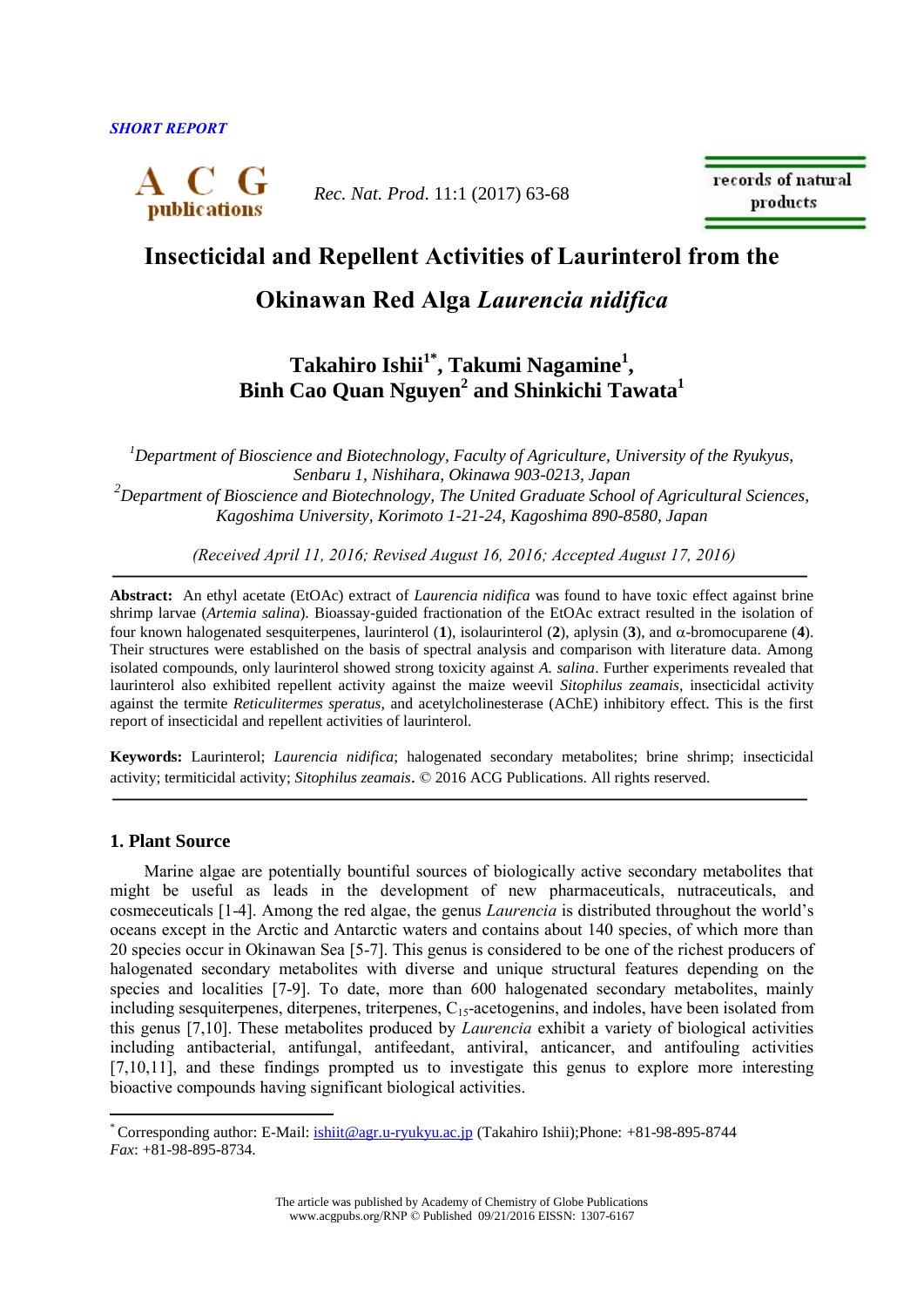The red alga *Laurencia nidifica* was collected off the coasts of Tsuken Island, Okinawa, on May 29, 2014. Voucher specimen was deposited in the Faculty of Agriculture, University of the Ryukyus.

#### **2. Previous Studies**

Despite a lot of bioactive halogenated natural products reported from *Laurencia* species, there are only several reports on compounds with insecticidal activity. For examples, insecticidal cyclic ethers, laurepinnacin and isolaurepinnacin were isolated from *L. pinnata* Yamada [12,13]. Deoxyprepacifenol, (*Z*)-laureatin, and (*Z*)-isolaureatin from *L. nipponica* Yamada possessed insecticidal activity against mosquito larvae (*Culex pipiens pallens*) [12,14]. A C<sub>15</sub>-acetogenin, cyclic enyne (12*E*)-cismaneonene-E from *L. papillosa* was active against the confused flour beetle larvae (*Tribolium confusum*) and mosquito larvae (*C. pipiens*) [15], while two sesquiterpenes, elatol and obtusol from *L. dendroidea*, and laureatin from *L. nipponica* showed larvicidal activity against the mosquito *Aedes aegypti* [16].

As part of our ongoing investigation to search for biologically active compounds from marine organisms in Okinawa, we primarily studied *L. nidifica* specimens collected off the coasts of Tsuken Island. The EtOAc extract of *L. nidifica* showed toxic activity against brine shrimp larvae (*Artemia salina*) and subsequently it was subjected to bioassay-guided separation to yield four halogenated compounds. In this paper, we describe the isolation of four halogenated secondary metabolites from *L. nidifica*, and insecticidal and repellent activities of the main active component, laurinterol. This study is the first step in a long-term plan dedicated to explore potential bioactive compounds produced by the red algae *Laurencia* spp.

#### **3. Present Study**

#### *3.1. Isolation and identification of halogenated secondary metabolites*

The red alga *L. nidifica* was collected in May 2014 from coastal areas of Tsuken Island (Okinawa, Japan) and extracted with MeOH. The MeOH extract was partitioned between EtOAc and H2O. The EtOAc fraction, which showed the toxicity against brine shrimp larvae, was separated by Si-gel column chromatography to obtain a main active fraction. This active fraction was further subjected to preparative TLC to yield four known compounds consisting of halogenated sesquiterpenes, laurinterol (**1**) [17-20], isolaurinterol (**2**) [18,19,21], aplysin (**3**) [22,23], and  $\alpha$ -bromocuparene (**4**) [24] (Figure 1). Laurinterol (**1**) was regarded as the major secondary metabolite of *L. nidifica* in Okinawa [18]. Their structures were determined on the basis of spectroscopic analysis (<sup>1</sup>H-NMR and MS). All known compounds were identified by comparing their spectral data with those reported in the literature [20,21,23,24].



**Figure 1**. Structures of compounds **1**-**4**.

#### *3.2. Toxic activity of isolated compounds against brine shrimp*

*Artemia salina*, commonly known as the brine shrimp, has been used as a model for several preliminary evaluations of insecticidal, acaricidal, ecotoxicological, and pharmacological activities [25]. The toxicity assay using larvae of *A. salina* has been considered as one of the useful tools for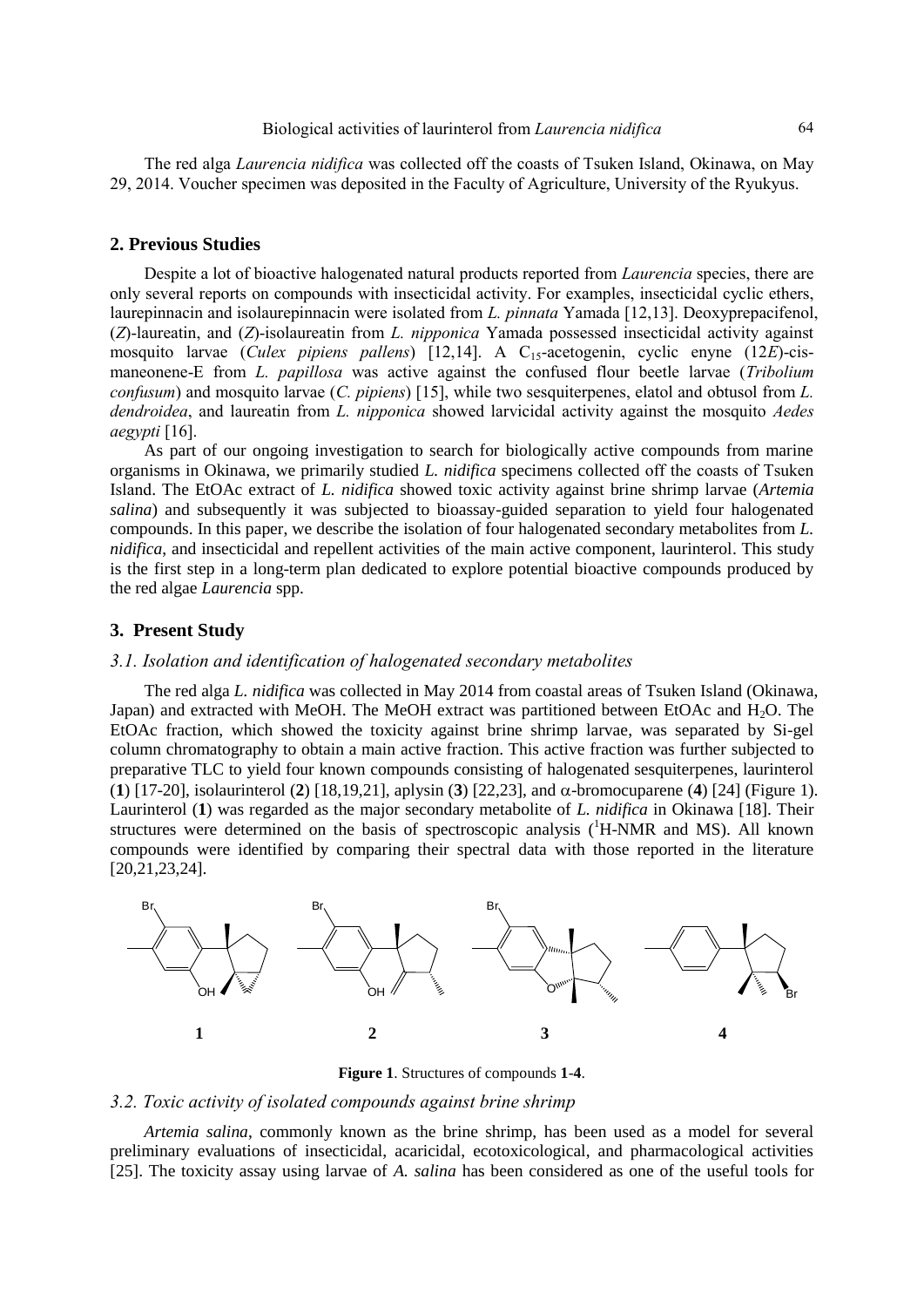detection of residues of insecticides [26]. This assay was used in this study to search for biologically active compounds from *L. nidifica*. The toxic activity of the isolated compounds **1**-**4** was shown in Table 1. Only laurinterol (1) had acute toxicity against A. salina with  $LC_{50}$  4.14  $\mu$ g/mL, whereas the other compounds 2-4 showed no toxicity at 10  $\mu$ g/mL. A positive compound, natural insecticide rotenone was highly toxic with  $LC_{50}$  0.31  $\mu$ g/mL.

| Compounds                                        | $LC_{50}$ (µg/mL) |  |
|--------------------------------------------------|-------------------|--|
| Laurinterol $(1)$                                | $4.14 \pm 0.19$   |  |
| Isolaurinterol (2)                               | >10               |  |
| Aplysin $(3)$                                    | >10               |  |
| $\alpha$ -Bromocuparene (4)                      | >10               |  |
| Rotenone                                         | $0.31 \pm 0.01$   |  |
| Data have statistical significance at $n < 0.01$ |                   |  |

Data have statistical significance at  $p < 0.01$ .

#### *3.3. Repellent activity of laurinterol*

The maize weevil *Sitophilus zeamais* Motschulsky is a serious pest of a variety of grain crops both in the field and in storage units. Since there is currently no effective control agent for *S. zeamais*, repellency test against them was examined in this study. Repellent activity of major active metabolite, laurinterol and five kinds of insecticides was evaluated by a modified repellency test against adults of *S. zeamais*. Among all tested samples, laurinterol and pyrethrins exhibited strong repellent activity toward *S. zeamais* with  $ED_{50}$  values of 12.65 and 1.67  $\mu$ g/cm<sup>2</sup>, respectively. Three natural insecticides, rotenone, nereistoxin, and spinosad were inactive at 104  $\mu$ g/cm<sup>2</sup> (1 mg/disc). On the other hand, fenitrothion did not show any repellent effect in a wide range of concentrations (1.04-104  $\mu$ g/cm<sup>2</sup>), but killed the insects at 10.4  $\mu$ g/cm<sup>2</sup>.

| $\cdots$ co $\cdots$ if $\cdots$ . The contract $\cdots$ |                        |
|----------------------------------------------------------|------------------------|
| Compounds                                                | $ED_{50} (\mu g/cm^2)$ |
| Laurinterol                                              | $12.65 \pm 0.30$       |
| Rotenone                                                 | >104                   |
| Fenitrothion                                             | >104                   |
| Pyrethrins standard                                      | $1.67 \pm 0.17$        |
| Nereistoxin standard                                     | >104                   |
| Spinosad standard                                        | >104                   |
|                                                          |                        |

 **Table 2.** Repellent activity of laurinterol against the maize weevil *S. zeamais*

Data have statistical significance at *p* < 0.01.

#### *3.4. Insecticidal activity of laurinterol*

The termite *R. speratus* Kolbe, which is one of the most common species in Japan, is a serious destructive pest, causing great economic losses in wood-frame constructions in Japan [27]. Insecticidal activity was evaluated by a topical application method using adult termites of *R. speratus*. Termiticidal activity of laurinterol and positive controls (commercial insecticides) was shown in Table 3. Even though laurinterol exhibited lower activity than all of the commercial insecticides including rotenone, fenitrothion, and pyrethrins, it showed good activity against termites with  $LD_{50}$  2.2  $\mu$ g/insect.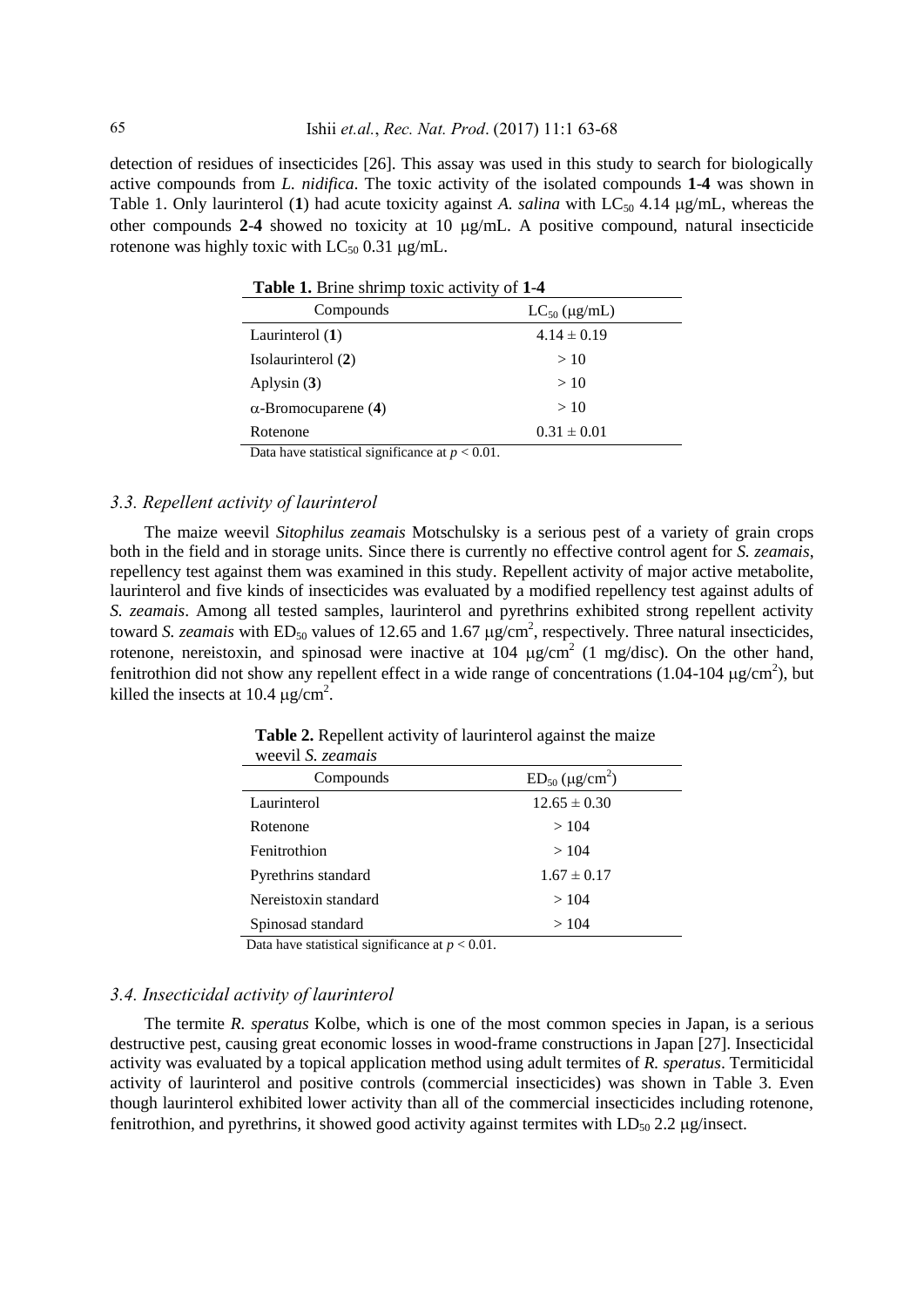| Compounds                                                                                                                                                                                                                                | $LD_{50}$ ( $\mu$ g/insect)    |  |
|------------------------------------------------------------------------------------------------------------------------------------------------------------------------------------------------------------------------------------------|--------------------------------|--|
| Laurinterol                                                                                                                                                                                                                              | $2.20 \pm 0.34$ <sup>b</sup>   |  |
| Rotenone                                                                                                                                                                                                                                 | $0.11 \pm 0.01$ <sup>a</sup>   |  |
| Fenitrothion                                                                                                                                                                                                                             | $0.025 \pm 0.0^{\circ}$        |  |
| Pyrethrins standard                                                                                                                                                                                                                      | $0.013 \pm 0.002$ <sup>a</sup> |  |
| $a,b \lambda f$ , and $a,b,c$ and $f$ if $f$ and $f$ and $f$ and $f$ and $f$ and $f$ and $f$ and $f$ and $f$ and $f$ and $f$ and $f$ and $f$ and $f$ and $f$ and $f$ and $f$ and $f$ and $f$ and $f$ and $f$ and $f$ and $f$ and $f$ and |                                |  |

**Table 3.**  $LD_{50}$  values of laurinterol against termites by topical application

Mean values with different letters in the same column are significantly different at *p* < 0.01.

### *3.5. AChE inhibitory activity of laurinterol*

The *in vitro* inhibitory effect of laurinterol on acetylcholinesterase (AChE) activity was examined to explore the mode-of-action. AChE inhibitory activity of laurinterol and three kinds of commercial insecticides was shown in Table 4. In topical application test, laurinterol had a lower inhibitory effect than all of the commercial insecticides including rotenone, fenitrothion, and pyrethrins. However, laurinterol showed the strongest AChE inhibition compared to other tested compounds, and was more potent than a known AChE inhibitor, fenitrothion.

| Table 4. Inhibition of AChE activity of laurinterol |                               |  |
|-----------------------------------------------------|-------------------------------|--|
| Compounds                                           | $IC_{50}$ (µg/mL)             |  |
| Laurinterol                                         | $46.85 \pm 0.05$ <sup>a</sup> |  |
| Rotenone                                            | >100                          |  |
| Fenitrothion                                        | $79.12 \pm 3.47$ <sup>b</sup> |  |
| Pyrethrins standard<br>$\overline{a}$               | $88.73 \pm 0.73$ <sup>b</sup> |  |

a,b Mean values with different letters in the same column are significantly different at *p* < 0.01.

#### *3.6. Discussion*

The EtOAc extract of the red alga *L. nidifica* showed toxic activity against larvae of *A. salina*. Laurinterol, a cyclolaurane-type halogenated sesquiterpene identified as a major secondary metabolite in this extract, exhibited repellent activity against the maize weevils *S. zeamais*, insecticidal activity against the termites *R. speratus*, and AChE inhibitory activity as well as toxicity against *A. salina*. The red alga *L. nidifica* has been reported to produce a variety of halogenated secondary metabolites (more than 30 compounds) such as nidificene, nidifidiene, laurinterol, isolaurinterol, and laurenidificin [18,28-30]. However, there are only a few reports on the biological activities of *L. nidifica* [18,28,29]. In addition, a literature review showed that laurinterol exhibited significant antibacterial activity against pathogenic bacteria, cytotoxicity against human tumor cell lines, antifouling activity, Na/K-ATPase inhibitory activity, and antioxidant activity [20,31-35]. To our knowledge, this is the first report of toxicity on *A. salina*, repellent activity against *S. zeamais*, insecticidal activity against *R. speratus*, and AChE inhibitory activity of laurinterol.

Stored-product insects and termites are one of the major pests in the world. Control of these insects is primarily dependent on excessive use of synthetic insecticides and fumigants, which has led to some serious problems such as toxic residues, disturbances in the environment, pest resistance, and lethal effects on non-target organisms [36]. Hence, researchers are nowadays focused on finding available alternative insecticides which will be effective, selective, biodegradable, and environmentally benign. The development of environmentally-friendly natural pesticides would help to decrease the negative impacts of synthetic agents; however, there are not many examples of commercially available insecticides derived from marine organisms. Therefore, in order to improve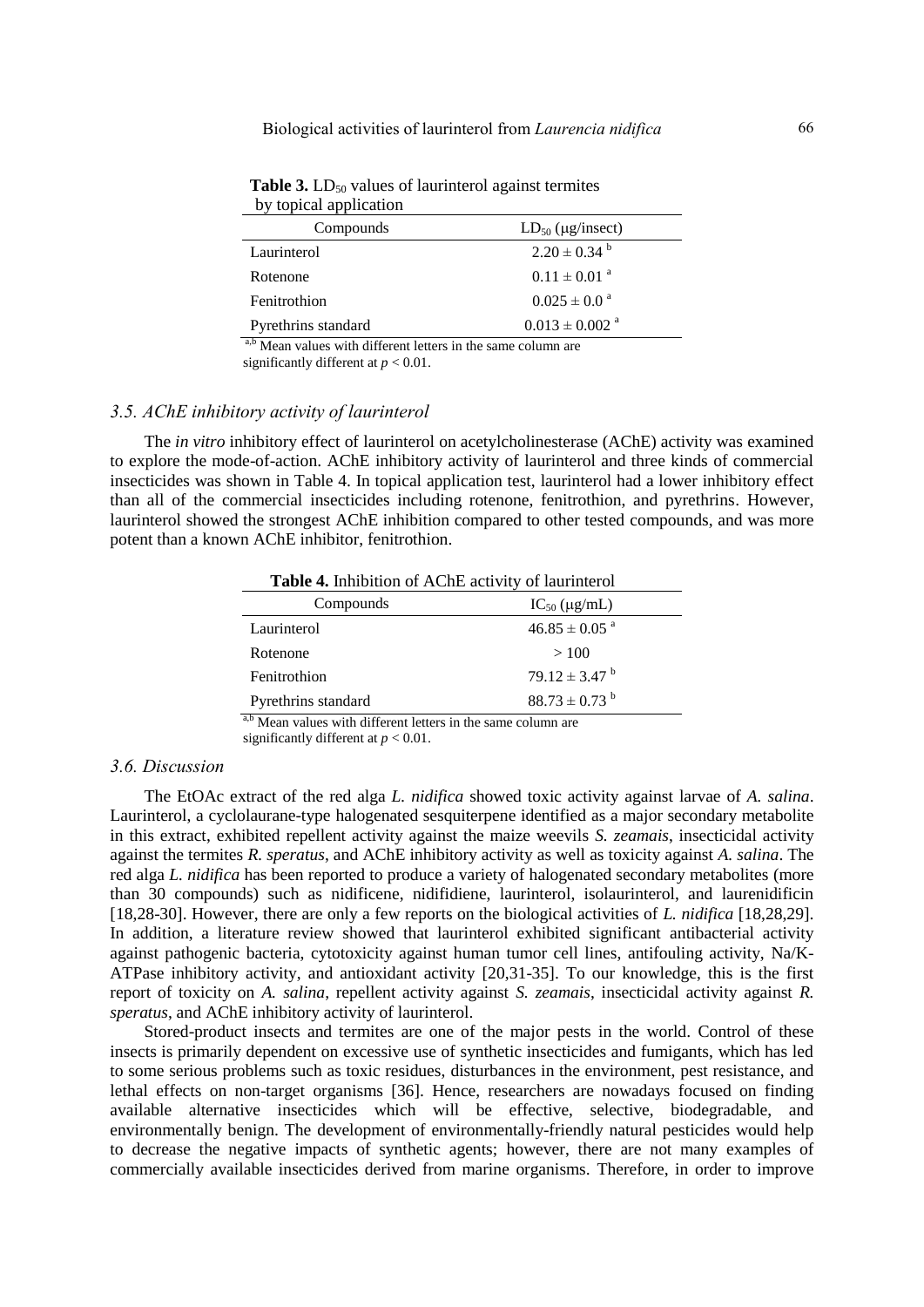the functionality of laurinterol and overcome the above-mentioned problems, chemical conversion of promising compounds based on laurinterol and evaluation of structure-activity relationship (SAR) are needed for further research.

In conclusion, the present study reports the repellent, insecticidal and AChE inhibitory activities of laurinterol from *L. nidifica* for the first time. These findings suggest that the red algal genus *Laurencia* may be a good source of bioactive natural products with insecticidal activity, and laurinterol have potential for future development of new repellents and/or insecticides for controlling the pests like stored-product insects and termites. Results of this study could be helpful in further research on the isolation of natural products with insecticidal activity from marine organisms in Okinawa.

## **Acknowledgments**

The authors would like to acknowledge Ms. Wakana Hisada and Mr. Shunya Taira for their kind assistance during sample collection. The authors are also grateful to Mr. Shinichi Gima, Instrumental Research Center, University of the Ryukyus for measurements of MS spectra.

#### **Supporting Information**

Supporting information accompanies with this paper on<http://www.acgpubs.org/RNP>

### **References**

- [1] H. M. D. Wang, C.C. Chen, P. Huynh and J. S. Chang (2015). Exploring the potential of using algae in cosmetics, *Bioresour. Technol.* **184**, 355-362.
- [2] H. Kharkwal, D. D. Joshi, P. Panthari, M. K. Pant and A. C. Kharkwal (2012). Algae as future drugs, *Asian J. Pharm. Clin. Res.* **5**, 1-4.
- [3] S. K. Kim, Y. D. Ravichandran, S. B. Khan and Y. T. Kim (2008). Prospective of the cosmeceuticals derived from marine organisms, *Biotechnol. Bioprocess Eng.* **13**, 511-523.
- [4] A. J. Smit (2004). Medicinal and pharmaceutical uses of seaweed natural products: A review, *J. Appl. Phycol.* **16**, 245-262.
- [5] M. Masuda, T. Abe, T. Suzuki and M. Suzuki (1996). Morphological and chemotaxonomic studies on *Laurencia composita* and *L. okamurae* (Ceramiales, Rhodophyta), *Phycologia* **35**, 550-562.
- [6] T. Ishii (2015). Halogenated compounds from the Okinawan red algal genus *Laurencia*, *J. Soc. Trop. Res. Technologists* **30**, 5-14.
- [7] M. Suzuki and C. S. Vairappan (2005). Halogenated secondary metabolites from Japanese species of the red algal genus *Laurencia* (Rhodomelaceae, Ceramiales), *Curr. Top. Phytochemistry* **7**, 1-34.
- [8] T. Abe, M. Masuda, T. Suzuki and M. Suzuki (1999). Chemical races in the red alga *Laurencia nipponica* (Rhodomelaceae, Ceramiales), *Phycol. Res.* **47**, 87-95.
- [9] M. Masuda, T. Abe, S. Sato, T. Suzuki and M. Suzuki (1997). Diversity of halogenated secondary metabolites in the red alga *Laurencia nipponica* (Rhodomelaceae, Ceramiales), *J. Phycol.* **33**, 196-208.
- [10] B. G. Wang, J. B. Gloer, N. Y. Ji and J. C. Zhao (2013). Halogenated organic molecules of Rhodomelaceae origin: chemistry and biology, *Chem. Rev.* **113**, 3632-3685.
- [11] M. T. Cabrita, C. Vale and A. P. Rauter (2010). Halogenated compounds from marine algae, *Mar. Drugs* **8**, 2301-2317.
- [12] K. A. El Sayed, D. C. Dunbar, T. L. Perry, S. P. Wilkins and M. T. Hamann (1997). Marine natural products as prototype insecticidal agents, *J. Agric. Food Chem.* **45**, 2735-2739.
- [13] A. Fukuzawa and T. Masamune (1981). Laurepinnacin and isolaurepinnacin; new acetylenic cyclic ethers from the marine red alga *Laurencia pinnata* Yamada, *Tetrahedron Lett.* **22**, 4081-4084.
- [14] K. Watanabe, K. Umeda and M. Miyakado (1989). Isolation and identification of three insecticdal principles from the red alga *Laurencia nipponica* Yamada, *Agric. Biol. Chem.* **53**, 2513-2515.
- [15] Z. S. Abou-Elnaga, W. M. Alarif and S. S. Al-lihaibi (2011). New larvicidal acetogenin from the red alga *Laurencia papillosa*, *Clean Soil Air Water* **39**, 787-794.
- [16] O. Salvador-Neto, S. A. Gomes, A. R. Soares, F. L. S. Machado, R. I. Samuels, R. Nunes da Fonseca, J. Souza-Menezes, J. L. C. Moraes, E. Campos, F. B. Mury and J. R. Silva (2016). Larvicidal potential of